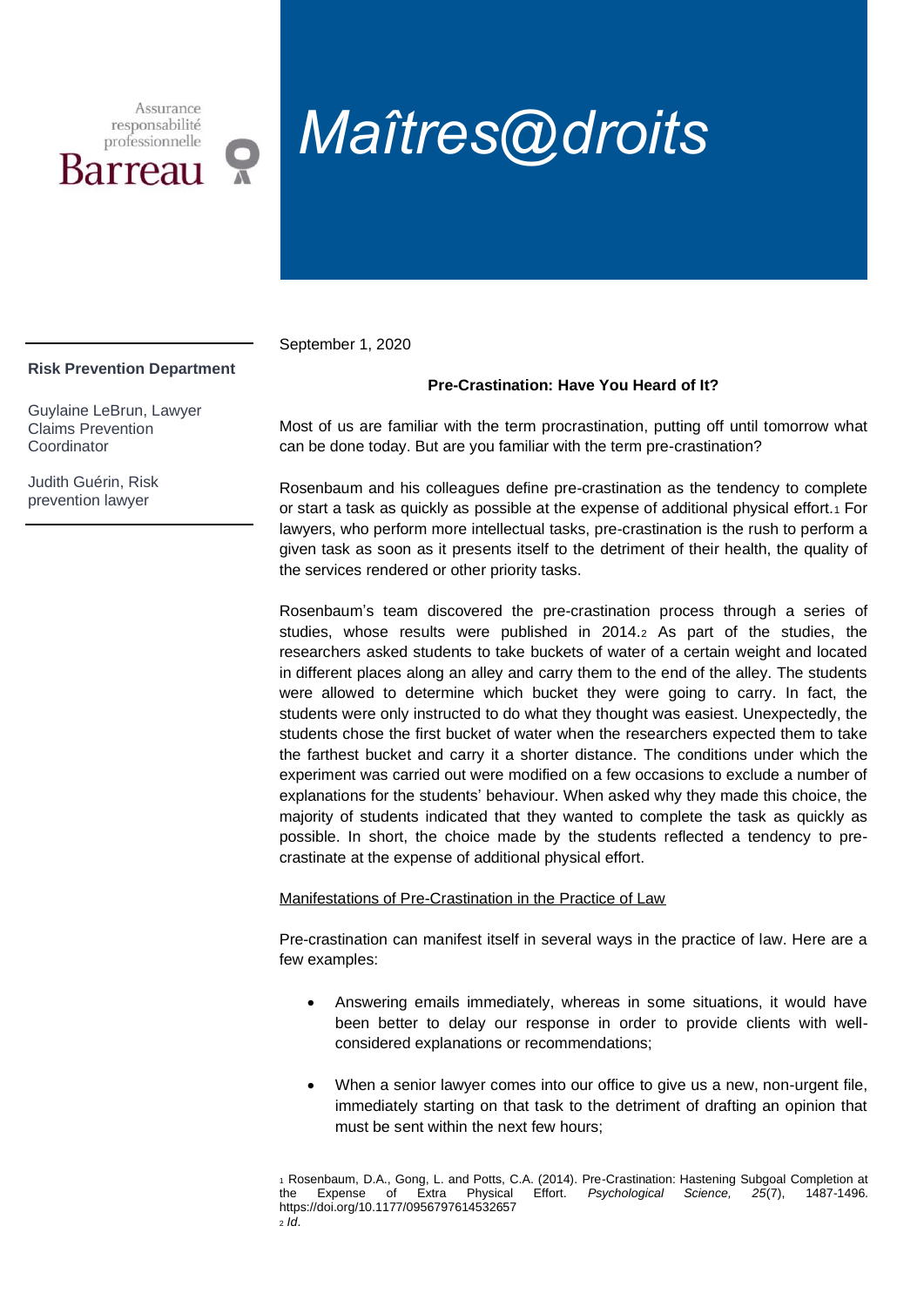• Interrupting an important conversation with a colleague or client to share an idea we don't want to forget.

#### The Causes of Pre-Crastination

Caution should be exercised regarding the causes of pre-crastination since research on the subject is in its infancy. That being said, some explanations come up more regularly than others to explain the phenomenon.

First, one of the explanations put forward is that pre-crastination is a remnant from our ancestors.<sup>3</sup> There was a time when they lived by hunting and fishing, and if a deer came along, it was better to shoot it because the opportunity might not come again soon. Similarly, it made more sense to opt for simple and practical solutions than to put things off until later, hence the propensity to act quickly.

Other hypotheses regularly put forward include the relief our working memory. In other words, by performing the task immediately, we don't have to keep it in mind for future performance and we can cross it off our to-do list. Related to the above, the accomplishment of a task brings immediate gratification. By accomplishing several small tasks, we get satisfaction in the moment and feel productive.<sup>4</sup>

Moreover, pre-crastination could be a way to alleviate negative emotions related to our workload. For example, such an emotion may be anxiety related to the accumulation of tasks.<sup>5</sup> By quickly addressing these tasks, we can just as quickly get rid of that anxiety.

In addition, it's a way of projecting a good image by demonstrating our productivity. $6$ In such a case, pre-crastination is linked to self-confidence.

Finally, pre-crastination occurs in people who confuse "doing it fast" with "doing it right".<sup>7</sup>

#### Repercussion In Our Practice

While in today's society, where people have to function at 100 miles an hour, precrastination may seem like an asset, it's not.

In an interview with *La Presse*, psychologist Nicolas Chevrier explained that precrastinators are perfectionists defined by others. They have the idea that people have high expectations of them and that they must immediately carry out any new task entrusted to them.<sup>8</sup>

The problem stems from the fact that these people tend to spread themselves thin and do several things at once. This results in higher levels of stress and fatigue and

2

<sup>3</sup> Rosenbaum, D.A., Wasserman, E.A. (2015). Pre-Crastination: The Opposite of Procrastination. *Scientific American.* Found at: [https://www.scientificamerican.com/article/pre-crastination-the-opposite-of](https://www.scientificamerican.com/article/pre-crastination-the-opposite-of-procrastination/)[procrastination/;](https://www.scientificamerican.com/article/pre-crastination-the-opposite-of-procrastination/) Matthieu, Êtes-vous un précrastinateur? Ou comment faire tout de suite ce qui aurait pu ne pas être fait plus tard. Found at: [https://simplementdanslebonsens.com/2019/05/27/etes-vous-un](https://simplementdanslebonsens.com/2019/05/27/etes-vous-un-precrastinateur-precrastination-travail-tout-de-suite/)[precrastinateur-precrastination-travail-tout-de-suite/](https://simplementdanslebonsens.com/2019/05/27/etes-vous-un-precrastinateur-precrastination-travail-tout-de-suite/) <sup>4</sup> *Id*.

<sup>5</sup> Matthieu, *supra*, note 3.

<sup>6</sup> Morin, I. (2016). La précrastination pour en finir au plus vite. *La Presse*. Found at: [https://plus.lapresse.ca/screens/3c8d6186-4fc5-4f2b-9b3d-87773872c0c4\\_\\_7C\\_\\_\\_0.html](https://plus.lapresse.ca/screens/3c8d6186-4fc5-4f2b-9b3d-87773872c0c4__7C___0.html)

<sup>7</sup>Chalaux, A. (2015). La précrastination, cet autre trouble de l'organisation. Psychologies. Found at: [https://www.psychologies.com/Travail/Souffrance-au-travail/Stress-au-travail/Interviews/La-precrastination](https://www.psychologies.com/Travail/Souffrance-au-travail/Stress-au-travail/Interviews/La-precrastination-cet-autre-trouble-de-l-organisation)[cet-autre-trouble-de-l-organisation](https://www.psychologies.com/Travail/Souffrance-au-travail/Stress-au-travail/Interviews/La-precrastination-cet-autre-trouble-de-l-organisation)

<sup>8</sup> Morin, I., *supra*, note 6.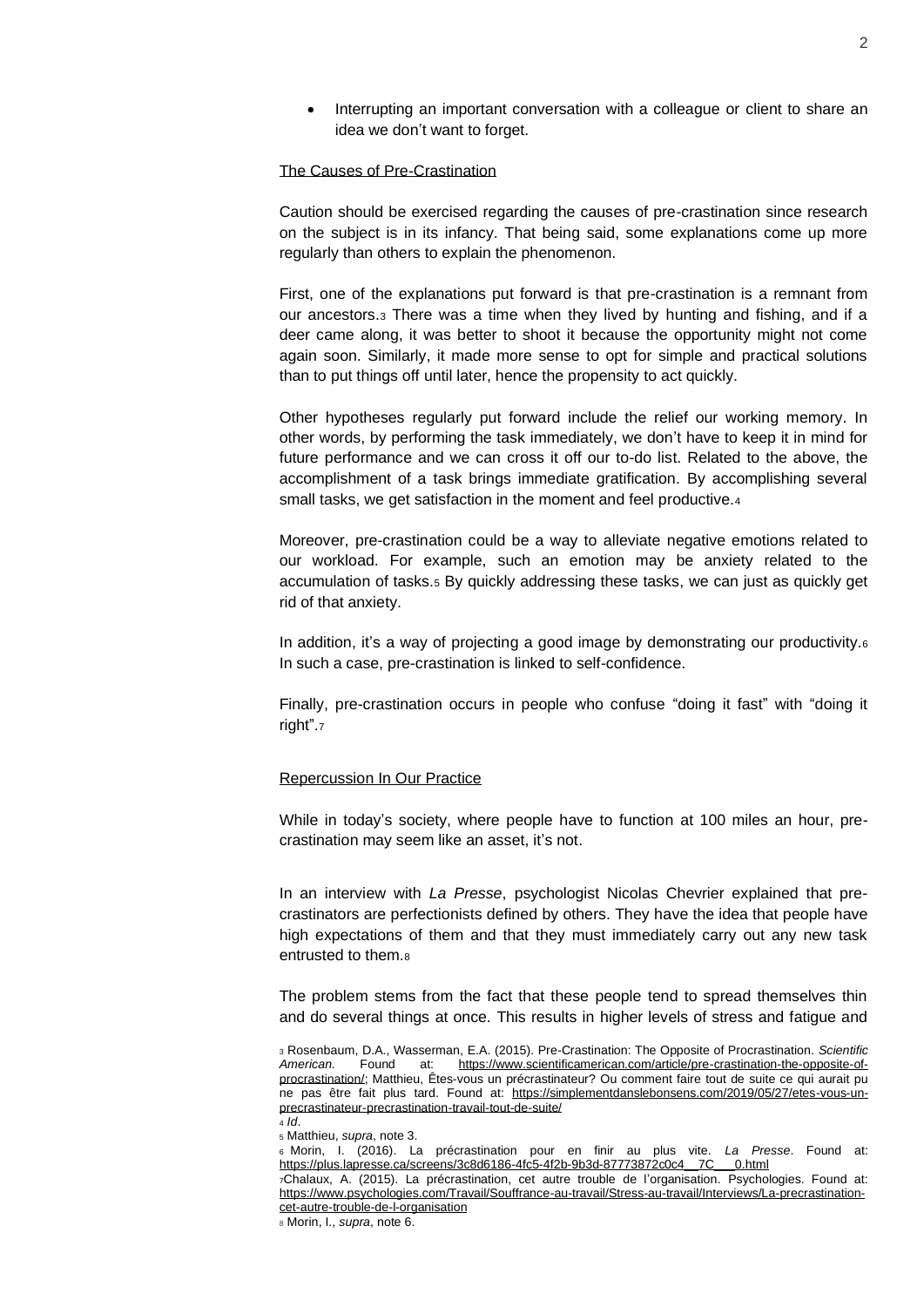possibly burnout. In addition, these people have difficulty completing their work. Indeed, because they rush to do every new task, they do not necessarily complete the previous one. At the end of the day, when they look at their to-do list, they see that several trivial tasks have been accomplished, but that the work requiring sustained thinking has not been completed. In light of what was stated above, they experience a sense of inefficiency and dissatisfaction.<sup>9</sup>

In concrete terms, lawyers who pre-crastinate have difficulty meeting their deadlines. In addition, errors from inattention are likely to occur due to multitasking and precrastination fatigue. Thus, instead of resulting in a gain in productivity, precrastination wastes precious minutes because of the need to correct mistakes or get back to work.<sup>10</sup> Moreover, because lawyers who pre-crastinate are quick to respond, they may not always have the necessary perspective, which leads them to suggest strategies or provide explanations that, upon reflection, are not optimal. It is therefore easy to see the impact of pre-crastination on lawyers' professional liability.

#### A Solution Please!

If you have discovered a tendency to pre-crastinate, rest assured, all is not lost! It goes without saying that pre-crastination raises issues with respect to time management. One way to mitigate the effects of pre-crastination is to organize and plan your activities according to their urgency and importance. In this regard, Harvard graduate Stephen R. Covey, the founder of FranklinCovey and the author of several best-selling books, sheds interesting light in his book *The 7 Habits of Highly Effective People*.<sup>11</sup>

Mr. Covey explains that before even thinking about reorganizing your agenda, a prior step is essential: identifying your core values and goals. By determining your values and the objectives you are pursuing, you can establish the foundations for organizing your time in an efficient and satisfactory manner.

Once this first step has been completed, Covey suggests a tool based on the matrix of General Dwight David Eisenhower (34th President of the United States) to support the management of your time according to your priorities. The matrix consists of the following four quadrants:

<sup>11</sup> Covey, S.R. (2005). *The 7 Habits of Highly Effective People*. Simon & Schuster.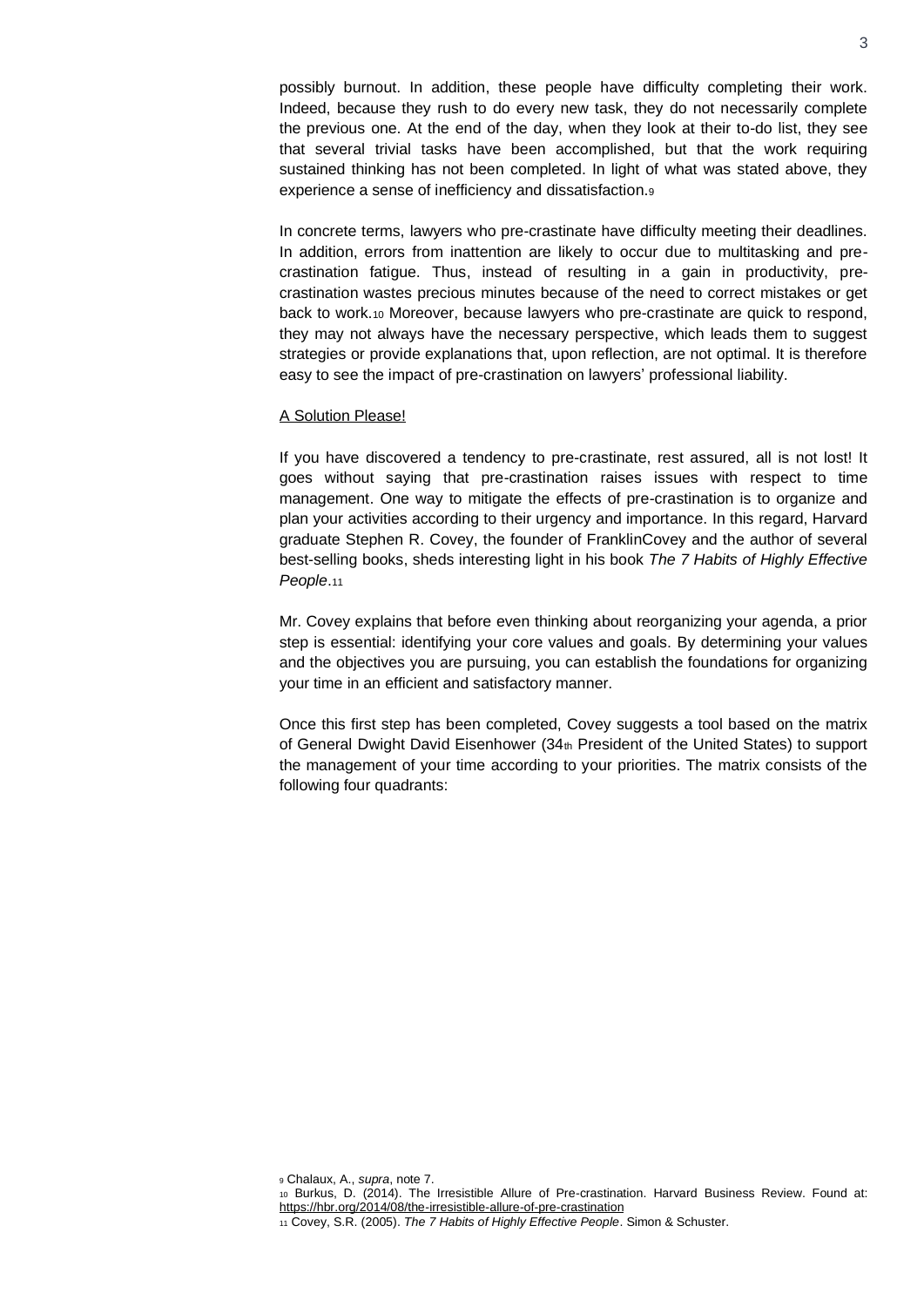|               | Urgent                                                                            | Non-urgent                                                   |
|---------------|-----------------------------------------------------------------------------------|--------------------------------------------------------------|
| Important     | ı                                                                                 | $\mathbf{u}$                                                 |
|               | <b>ACTIVITIES</b>                                                                 | <b>ACTIVITIES</b>                                            |
|               | Crises<br>Pressing issues                                                         | Prevention, activities related to our<br>production capacity |
|               | Projects subject to a deadline                                                    | Deepening relationships                                      |
|               |                                                                                   | Searching for new opportunities                              |
|               |                                                                                   | Planning and relaxation                                      |
| Not important | $\mathbf{III}$                                                                    | IV                                                           |
|               |                                                                                   |                                                              |
|               | <b>ACTIVITIES</b>                                                                 | <b>ACTIVITIES</b>                                            |
|               |                                                                                   |                                                              |
|               | Interruptions, telephone calls,<br>mail and reports following certain<br>meetings | <b>Futile activities</b>                                     |
|               |                                                                                   | Mail                                                         |
|               | Various issues to be resolved<br>quickly                                          | Certain "time-wasting" phone calls                           |
|               |                                                                                   | Pleasant hobbies                                             |
|               | Various rewarding activities                                                      |                                                              |

Inspired by the Stephen R. Covey's table

Briefly, what is urgent refers to the tasks that need to be done now. According to Mr. Covey, they drive us into action. He also mentions that the important tasks are linked to our results. For Mr. Covey, an important task contributes to the realization of our mission, to the defence of our values and priority objectives.<sup>12</sup> The central idea regarding the use of this table is to allow as much time as possible for the activities in quadrant two. Easier said than done, you say? Admittedly, the task is not easy. In fact, two major implications flow from the above. First, you will need to reduce the time spent on the activities in quadrants three and four. Doing so is only possible if you learn to assert yourself and say no to certain activities. Here are a few suggestions to help you in your efforts:

• Focus on weekly as opposed to daily planning. This gives you a global view and reduces the risk of your time being spent solely on day-to-day crisis management. This type of planning also allows you to be more realistic regarding your deadlines;